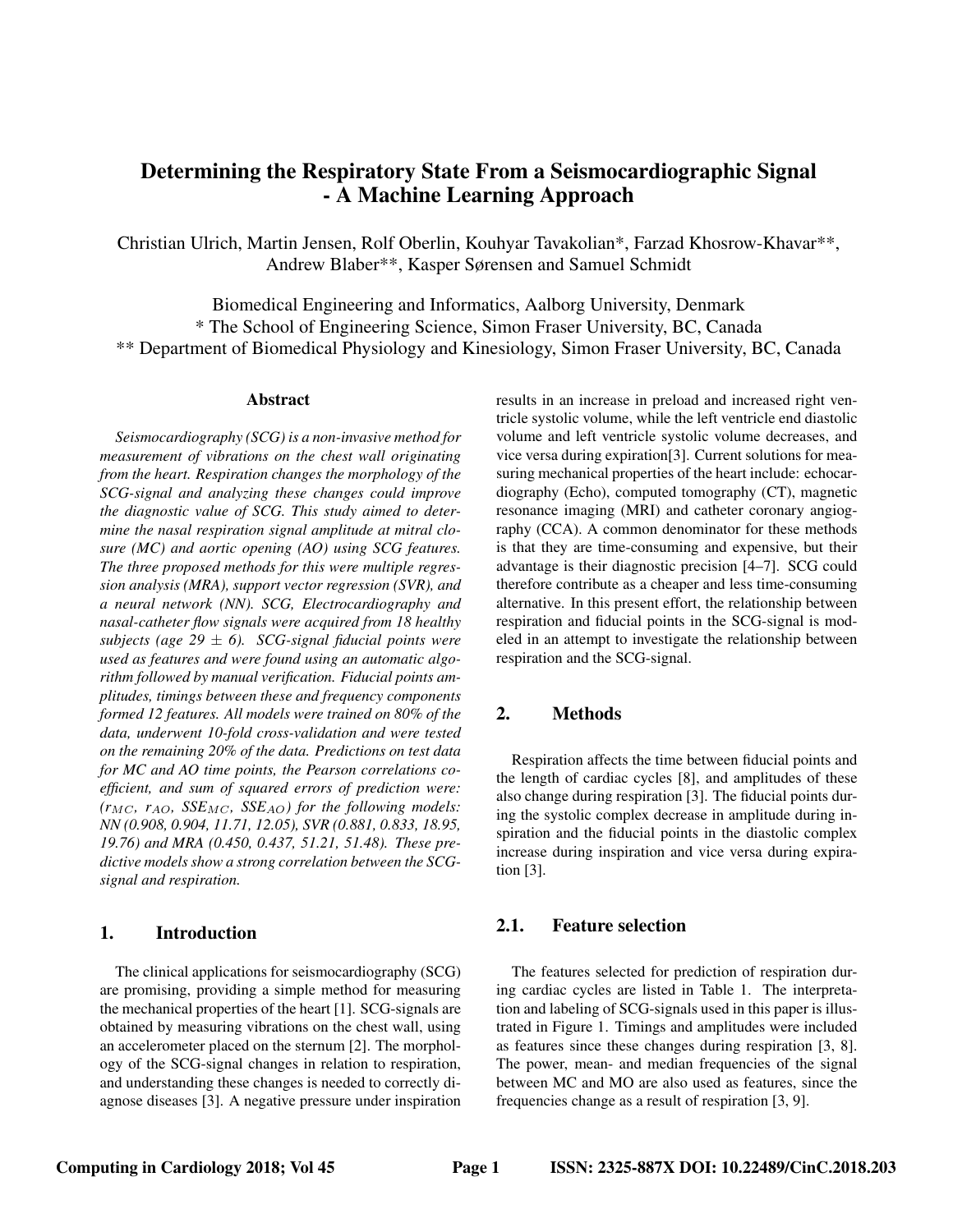

Figure 1. The recording of a dorso-ventral axis SCGsignal, on the Xiphoid Process of a healthy subject. The signal is annotated with: MC (mitral clossure), IM (isovolumic moment), AO (aortic opening), AC (aortic clossure) and MO (mitral opening).

|           | Amplitude of Timing between MC and | Frequency   |
|-----------|------------------------------------|-------------|
| МC        | ΙM                                 | Mean Freq   |
| IМ        | AO                                 | Median Freq |
| AO        | AC                                 | Power       |
| AC        | MO                                 |             |
| <b>MO</b> |                                    |             |

Table 1. Overview of the selected features for each cardiac cycle, which include five amplitudes, four timings, and three frequency measures.

#### 2.2. Subject data

The SCG-, electrocardiography (ECG)-, nasal spirometer signals were collected from 18 healthy subjects (age:  $29 \pm 6$  years, height:  $171 \pm 8$  cm and weight:  $69 \pm 12$  kg). Data acquisition was performed in the Aerospace Physiology lab in the Department of Biomedical Physiology and Kinesiology. The experimental protocol was approved by the research ethics board of Simon Fraser University as a minimum risk. All participants signed the informed consent form before any experimentation.

#### 2.3. Data acquisition and pre-processing

SCG was recorded on the Xiphoid Process using an accelerometer, respiration flow signals were collected using a nasal-catheter and the ECG was acquired in a lead II configuration using Lifepak8 system (Medtronic Inc, MN, USA). All signals were obtained using NI 9205 analog input module (National Instruments Inc, TX, USA) at a sampling rate of 1000 Hz. An algorithm was implemented in MATLAB to locate the fiducial points of the SCG-signal automatically. The implemented algorithm was inspired by the work of Jafari et al. [10]. The SCG-signal was filtered with low-pass and high-pass filters with cutoff frequencies at 10 and 60 Hz, respectively. Filter frequencies were based on the performance of the peak finding algorithm since the algorithm performed better when finding fiducial points in higher frequency bands. The algorithm found MC, IM, and AO by using local peak detection within windows, which were based on the timing of the R-peak from the ECG-signal. When these fiducial points were found, the AC and MO were found by using search windows which started 300 ms after AO. The annotation of all data was manually verified to ensure correct annotation. Periods of apnea and unrecognisable fiducial points were discarded if the respiration or the SCG-signal was distorted. Only cardiac cycles with all five fiducial points included were used in the data analysis. Out of 12.000, 6.010 cardiac cycles and their corresponding respiration measurements remained, and were normalised using the minimum and maximum values for each subject to make the samples comparable across different subjects.

## 2.4. Models

Three methods were proposed; multiple regression analysis (MRA), support vector regression (SVR) and neural network (NN). These methods were chosen from the perspective of starting with simple models moving towards more complex models. The data used for the models was divided into training and test sets, of 80% and 20% respectively. Cross-validation with 10 folds was used to validate the models.

The MRA model was applied by using the least square method. No hyperparameters were tuned.

Hyperparameters for the SVR models were found using Bayesian optimisation. Two separate SVR models were trained for predicting the measured respiration amplitudes at MC and AO. For both models, an rbf kernel was used, and the models were applied with an epsilon value of 0.03. The MC model had a C-value of 32.51 and a  $\gamma$ -value of 12.71. The AO model had a C-value of 29.07 and a  $\gamma$ value of 12.07.

A dense neural network was implemented in Python (Keras 2.0 - TensorFlow backend). Several hyperparameters were found by doing a hyperparameter search, which adjusted the number of units per layer, the number of hidden layers, optimisers, learning rates, etc. The network consists of one input layer, two hidden layers with 128 units using ReLu, two dropout layers with a 40% dropout rate between the two hidden layers. The last layer consisted of two nodes with linear activation functions. A mean squared loss function was used. The model was optimised using an Adam optimiser. The learning rate was lowered 80% when the loss started to plateau.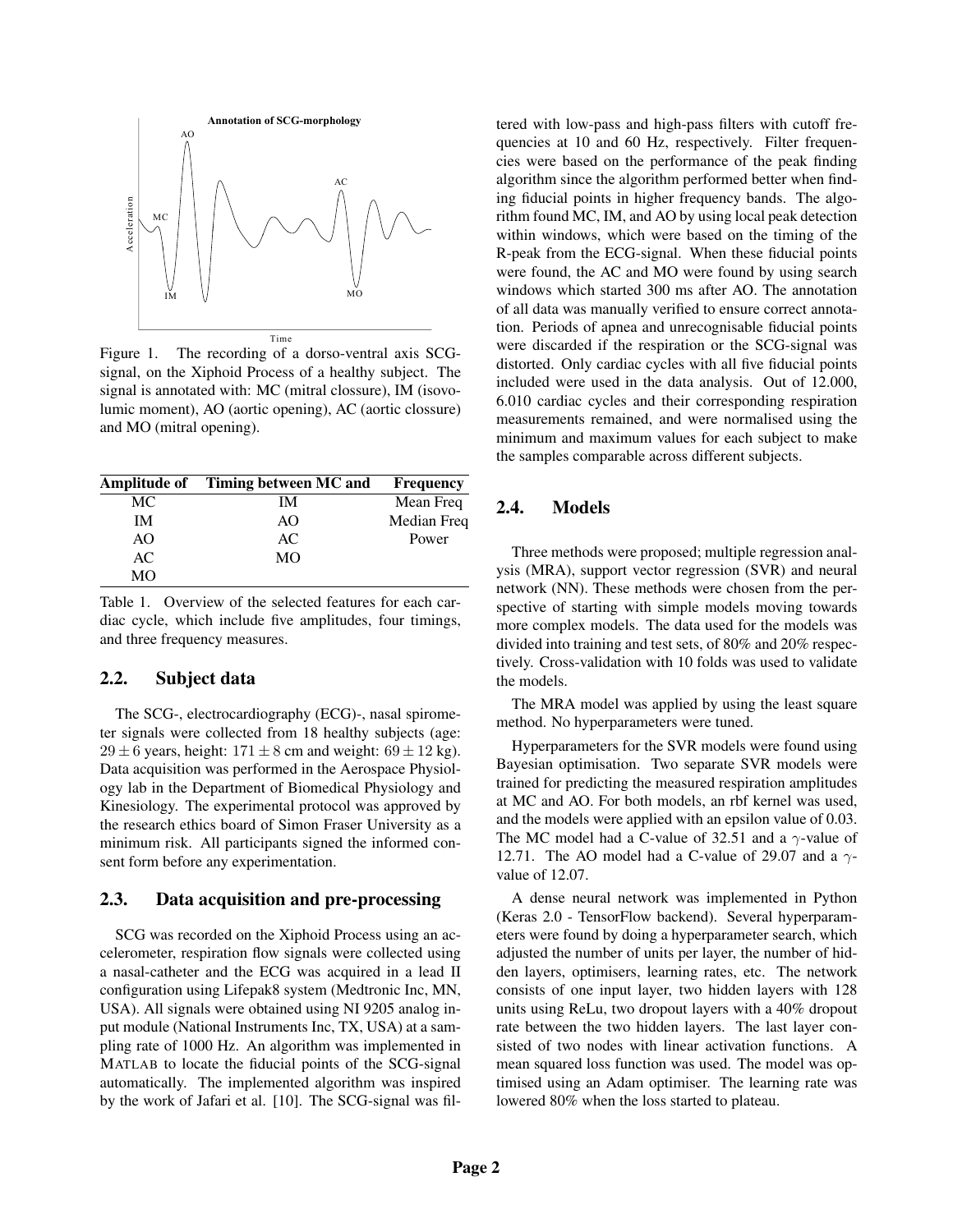#### 3. Results

The measure of linear correlation between actual and predicted respiration was assessed using the Pearson correlation coefficient and sum of squared errors of prediction (SSE). Table 2 shows the mean-values of the crossvalidation for all models. According to Table 2, the NN model scored the highest r values (0.908 and 0.904), whereas the SVR model scored lower r values (0.842 and 0.833). The linear MRA model scored the lowest r-values (0.438 and 0.450). An example of the predictions is illustrated in Figure 2. The standard deviations were similar for MC and AO in the cross-validation for SVR and NN, but different for MRA. The SSE for the predicted MC and AO respiration states can be seen in Table 2.

|  | (a) MC-timepoints |
|--|-------------------|
|--|-------------------|

|                   | r                    | $mean*$       | $SD*$                | <b>SSE</b> |  |  |  |
|-------------------|----------------------|---------------|----------------------|------------|--|--|--|
| <b>MRA</b>        | 0.438                | 0.477         | 0.047                | 51.21      |  |  |  |
| <b>SVR</b>        | 0.842                | 0.826         | 0.030                | 18.95      |  |  |  |
| <b>NN</b>         | 0.908                | 0.916         | 0.006                | 11.71      |  |  |  |
| (b) AO-timepoints |                      |               |                      |            |  |  |  |
|                   | r                    | mean*         | $SD*$                | <b>SSE</b> |  |  |  |
| $\cdots$          | $\sim$ $\sim$ $\sim$ | $\sim$ $\sim$ | $\sim$ $\sim$ $\sim$ | $-1$       |  |  |  |

|      |  | MRA 0.450 0.480 0.043 51.48 |                                                             |  |
|------|--|-----------------------------|-------------------------------------------------------------|--|
|      |  | SVR 0.833 0.838 0.030 19.76 |                                                             |  |
| NN - |  | 0.904 0.910 0.006 12.05     |                                                             |  |
|      |  |                             | Table 2. The table contains (a) mitral closure and (b) aor- |  |

tic opening results from validation and tests of the MRA, SVR, and NN models, r is the Pearson correlation coefficients of the test set. Mean r-values from k-folding, the standard deviation (SD) and SSE scores obtained by the different models. *\*Validation results.*

#### 4. Discussion

The main finding of this study is that respiration amplitudes can be accurately predicted using cardiac related features from an SCG-signal. The predicted was most accurate in the NN model with high correlation between actual and predicted respiration amplitudes with r-values of 0.904 and 0.908, for the MC and AO time points respectively. Respiration values where not equally distributed when accessing the data. This is because the inspiration and expiration phases are very short, which means that most of the cardiac cycles reside in an inspirated or expirated state. Figure 2 shows that it was possible to predict the respiratory amplitudes for a cardiac cycle located in the inspiration phase. This is clear since the NN predictions are very close to the actual respiratory amplitudes at the MC and AO fiducial points.

The NN model scored the highest Pearsons correlation coefficient  $(r = 0.908)$ , which means there was an almost linear relationship between the predicted respiration and the actual respiration. This suggests that the relationship between SCG features and respiration is not entirely linear since the MRA model scored much lower r-values than the non-linear models. The low SSE of the NN model indicates that the errors, when predicting the respiration, are relatively small compared to the other models. The similar r-value and mean-value of the NN model, with a small standard deviation, indicates that the model is the most accurate of the three. The accuracies of the three models were evaluated by cross-validating to investigate how well they generalised.

There was a slight increase in accuracy when predicting the respiration amplitude for the MC fiducial point compared to AO fiducial points for all models. It was not possible to find an explanation for this in the data nor from a physiological point of view.



Figure 2. Segment of a normalized respiration signal and the corresponding SCG-signal for a single subject. In the top figure, the predicted values on the respiration signal from the Multiple Regression Analysis, Support Vector Regression, and Neural Network models. The SCG-signal is annotated with the fiducial points of MC and AO respectively.